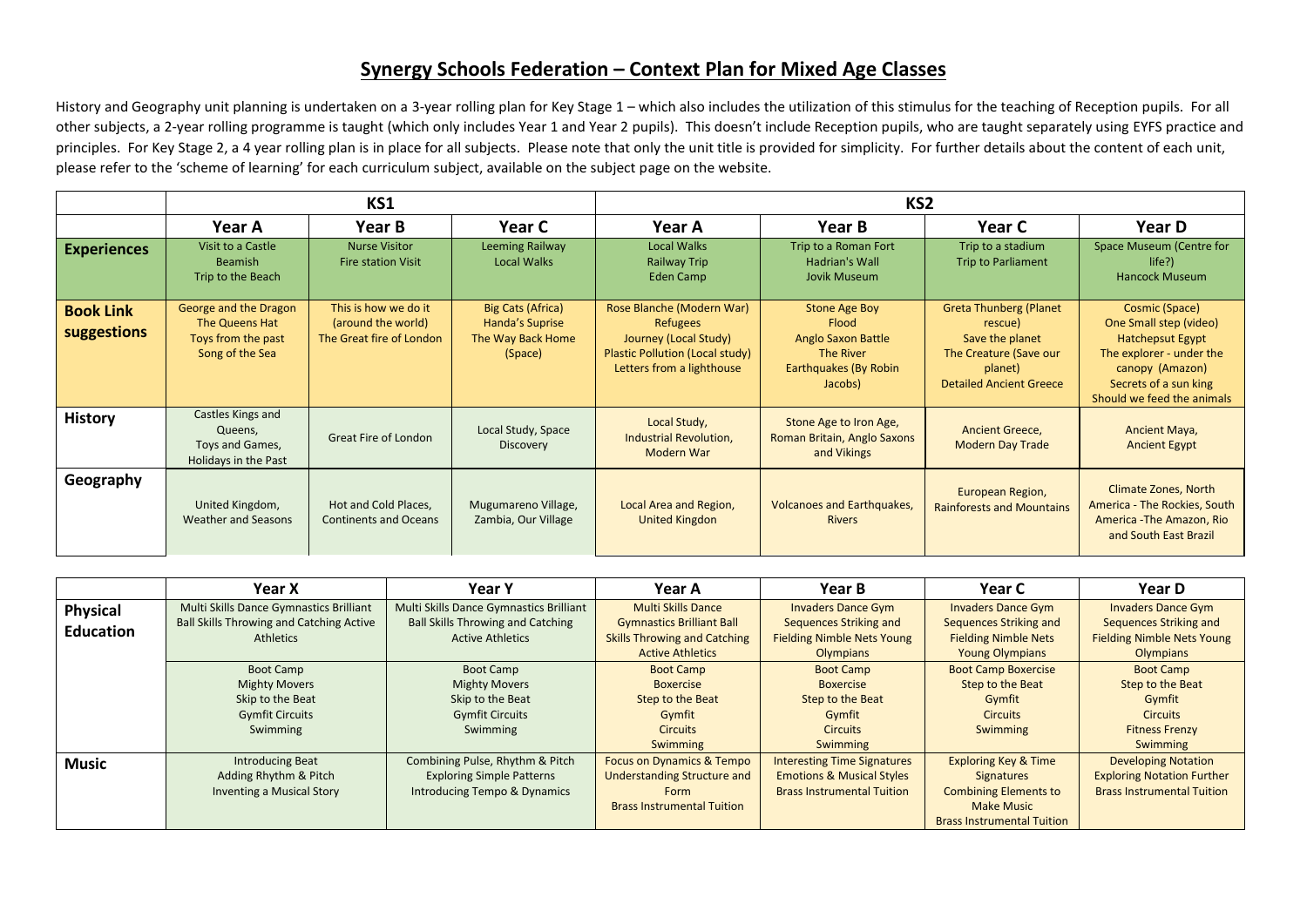| Art              |                                                       | Art and Design Skills,                                        | <b>Art and Design Skills</b>                           | Art and design skills,                                 | <b>Art and Design Skills</b>                          | <b>Art and Design Skills</b>                          |
|------------------|-------------------------------------------------------|---------------------------------------------------------------|--------------------------------------------------------|--------------------------------------------------------|-------------------------------------------------------|-------------------------------------------------------|
|                  | Art and Design Skills,<br>Formal Elements of Art,     | Formal Elements of Art,                                       | <b>Formal Elements of Art,</b>                         | Photography,                                           | Formal Elements of Art,                               | Formal Elements of Art,                               |
|                  | Sculpture and Collages,                               | Sculpture and Mixed Media,                                    | Design for Purpose,                                    | Craft,                                                 | Make my Voice Heard,                                  | Sculpture                                             |
|                  | <b>Human Form</b>                                     | Landscapes using Different Media                              | Every picture Tells a Story                            | <b>Prehistoric Art</b>                                 | Every picture tells a story.                          | Still Life.                                           |
|                  |                                                       |                                                               |                                                        |                                                        | What could be                                         |                                                       |
| <b>DT</b>        | Fruit and Vegetables,                                 | Fairground Wheel,                                             | Eating seasonally,                                     | Making a slingshot car,                                |                                                       | Playgrounds,                                          |
|                  | Constructing a windmill,                              | Making a moving monster,                                      | Electronic greeting cards,                             | Constructing a car,                                    | healthier?                                            | Steady hand game,                                     |
|                  | <b>Puppets</b>                                        | Pouches                                                       | <b>Electronic Charm</b>                                | <b>Fastenings</b>                                      | Pavilions,                                            | <b>Navigating the World</b>                           |
|                  |                                                       |                                                               |                                                        |                                                        | <b>Monitoring devices</b>                             |                                                       |
| French           |                                                       |                                                               | Phonics lesson 1 & 2 (C) I'm                           | Phonics lesson 1 & 2 (C)                               | Phonics lesson 1 & 2 (C)                              | Phonics lesson 3 & 4 (C)                              |
|                  |                                                       |                                                               | Learning French (E)                                    | Shapes (E)                                             | Fruit (E)                                             | The Date (I)                                          |
|                  |                                                       |                                                               | Animals (E)                                            | <b>Musical Instruments (E)</b>                         | Vegetables (1)                                        | My home (I)                                           |
|                  |                                                       |                                                               | ICan(E)                                                | <b>Vegetables (E) Ancient</b>                          | Weather (I)                                           | Planets (P)                                           |
|                  |                                                       |                                                               | Fruits (E)                                             | Britain (E)                                            | Family (I)                                            | At the Weekend (P)                                    |
|                  |                                                       |                                                               | <b>Presenting Myself (I)</b>                           | In Class (I)                                           | Clothes (I)                                           | <b>Regular Verbs or Healthy</b>                       |
|                  |                                                       |                                                               | Family (I)                                             | Do you have Pet? (I)                                   | At School (P)                                         | Living (P)                                            |
|                  |                                                       |                                                               |                                                        |                                                        |                                                       | Me in The World (P)<br>Being Me in My World           |
| <b>PSHCE</b>     | Being Me in My World<br><b>Celebrating Difference</b> | Being Me in My World<br><b>Celebrating Difference</b>         | Being Me in My World<br><b>Celebrating Difference</b>  | Being Me in My World<br><b>Celebrating Difference</b>  | Being Me in My World<br><b>Celebrating Difference</b> | <b>Celebrating Difference</b>                         |
|                  | <b>Dreams and Goals</b>                               | <b>Dreams and Goals</b>                                       | <b>Dreams and Goals</b>                                | <b>Dreams and Goals</b>                                | <b>Dreams and Goals</b>                               | <b>Dreams and Goals</b>                               |
|                  | <b>Healthy Me</b>                                     | <b>Healthy Me</b>                                             | <b>Healthy Me</b>                                      | <b>Healthy Me</b>                                      | <b>Healthy Me</b>                                     | <b>Healthy Me</b>                                     |
|                  | Relationships                                         | Relationships                                                 | Relationships                                          | Relationships                                          | Relationships                                         | Relationships                                         |
|                  | <b>Changing Me</b>                                    | Changing Me                                                   | <b>Changing Me</b>                                     | <b>Changing Me</b>                                     | <b>Changing Me</b>                                    | <b>Changing Me</b>                                    |
| <b>Religious</b> | NYAS 1.7 What does it mean to belong                  | UC 1.1 Who is a Christian and what                            | NYAS L2.4 Why do people                                | NYAS U2.1 Why do some                                  | UC 2.5 Is it better to                                | UC 2b.1 God - What does it                            |
|                  | to a faith community?                                 | do they believe?                                              | pray?                                                  | people think God exists?                               | express your beliefs in arts                          | mean if God is holy and                               |
| <b>Education</b> | UC 1.3 Incarnation - Why does                         | UC 1.4 Gospel - What is the good                              | UC 2a.3 Incarnation/God -                              | <b>UC 2a.4 Gospel - What kind</b>                      | and architecture or charity                           | loving?                                               |
|                  | Christmas matter to Christians?                       | news Jesus brings?                                            | What is the Trinity?                                   | of world did Jesus want?                               | and generosity?                                       | <b>UC 2b.4 Incarnation - Was</b>                      |
|                  | NYAS 1.5 What makes some places                       | NYAS 1.6 How and why do we                                    | <b>UC 2b.5 Gospel - What</b>                           | NYAS L2.9 What can we                                  | UC 2b.8 Kingdom of God -                              | Jesus the Messiah?                                    |
|                  | sacred?                                               | celebrate special and sacred times?                           | would Jesus do?                                        | learn from religions about                             | What kind of king is Jesus?                           | <b>NYAS U2.3 What do religions</b>                    |
|                  | <b>UC 1.5 Salvation Why does Easter</b>               | NYAS 1.2 Who is a Muslim and what                             | <b>UC 2a.5 Salvation - Why do</b>                      | deciding what right and                                | <b>UC 2a.2 People of God -</b>                        | say to us when life gets                              |
|                  | matter to Christians?                                 | do they believe?                                              | Christians call the day Jesus                          | wrong?                                                 | What is it like to follow                             | hard?                                                 |
|                  | UC 1.1 God - What do Christians believe               | UC 1.2 Creation - Who made the                                | died 'Good Friday'?                                    | <b>UC 2b.6 Salvation - What did</b>                    | God?                                                  | NYAS L2.5 Why are festivals                           |
|                  | God is like?                                          | world?                                                        | NYAS U2.6 What does it                                 | Jesus do to save human                                 | <b>UC 2b.7 Salvation - What</b>                       | important to religious                                |
|                  | NYAS 1.3 Who is Jewish and what do                    | NYAS 1.8 How should we care for                               | mean to be a Muslim in                                 | beings?                                                | difference does the                                   | communities? (Easter focus                            |
|                  | they believe?                                         | others and the world and why does it<br>matter to Christians? | <b>Britain today?</b>                                  | NYAS L.2.6 Why do some                                 | resurrection make to<br>Christians?                   | and Eid)                                              |
|                  |                                                       |                                                               | UC 2b.3 People of God - How<br>can following God bring | people think that life is a                            | <b>NYAS L2.8 What does it</b>                         | UC 2a.6 Kingdom of God -<br>When Jesus left, what was |
|                  |                                                       |                                                               | freedom and justice?                                   | journey and what significant<br>experiences mark this? | mean to be a Hindu in                                 | the impact of Pentecost?                              |
|                  |                                                       |                                                               |                                                        | <b>UC 2b.2</b> Creation/Fall -                         | <b>Britain today?</b>                                 | <b>UC 2a.1 Creation/Fall - What</b>                   |
|                  |                                                       |                                                               |                                                        | Creation and science:                                  |                                                       | do Christians learn from the                          |
|                  |                                                       |                                                               |                                                        | conflicting or                                         |                                                       | creation story?                                       |
|                  |                                                       |                                                               |                                                        | complementary?                                         |                                                       |                                                       |
| Outdoor          | Tracking my Tree (Session 1-6)                        | Life in the Woods (Session 1-6)                               | Watching it grow (Session 1-                           | Who lives in a place like this?                        | Make me a home. (Session                              | The Circle of Life (Session 1-                        |
|                  | Forest Skills: Cooking, Shelter Building,             | Forest Skills: Cooking, Shelter                               | 6)                                                     | (Session 1-6)                                          | $1-6)$                                                | 6)                                                    |
| <b>Education</b> | <b>Tool Use</b>                                       | <b>Building, Tool Use</b>                                     | <b>Forest Skills: Cooking,</b>                         | Forest Skills: Cooking, Shelter                        | Forest Skills: Cooking,                               | Forest Skills: Cooking, Shelter                       |
|                  | Taking the indoors out!                               | Taking the indoors out!                                       | <b>Shelter Building, Tool Use</b>                      | <b>Building, Tool Use</b>                              | <b>Shelter Building, Tool Use</b>                     | <b>Building, Tool Use</b>                             |
|                  |                                                       |                                                               | Taking the indoors out!                                | Taking the indoors out!                                | Taking the indoors out!                               | Taking the indoors out!                               |